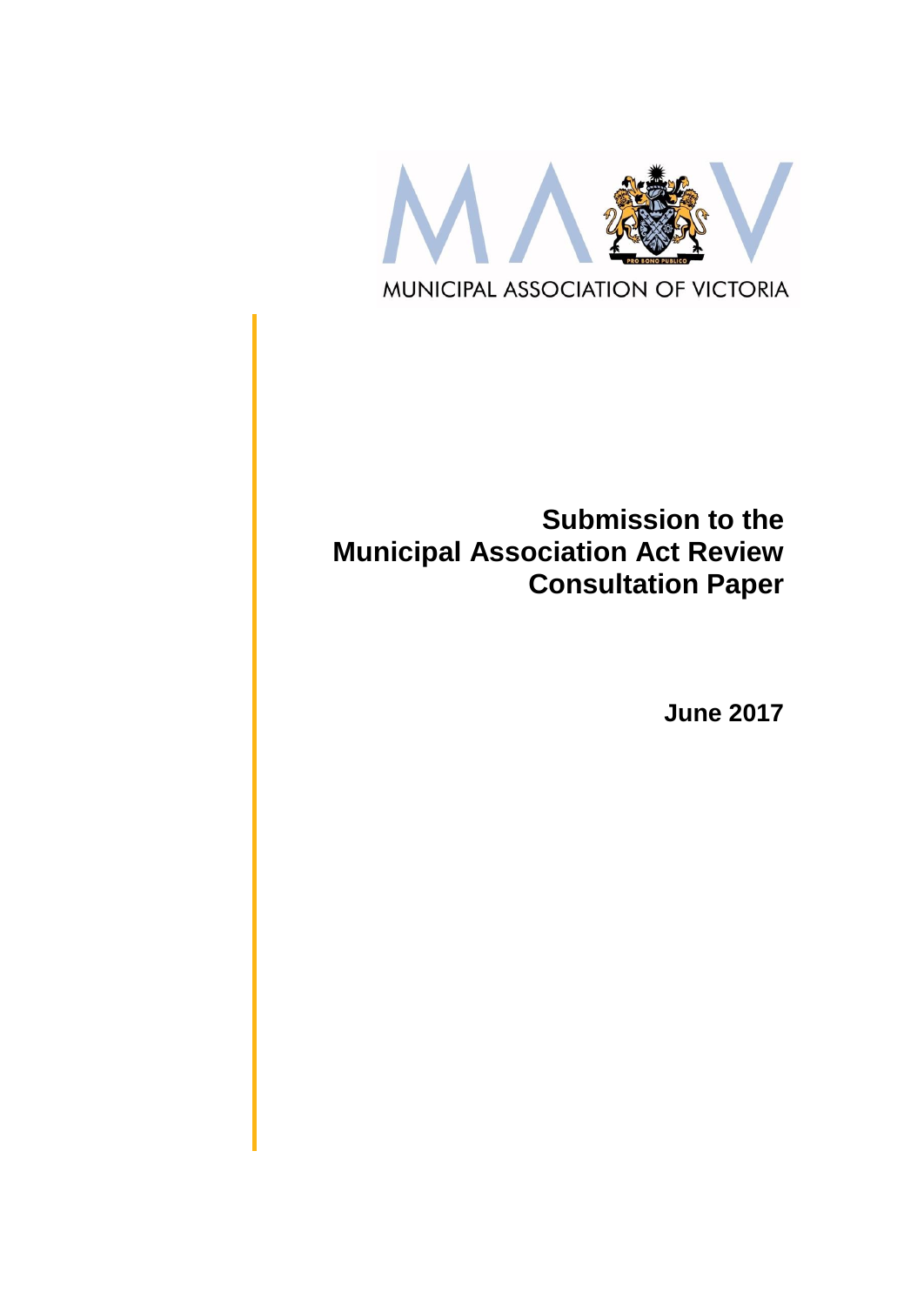# Table of contents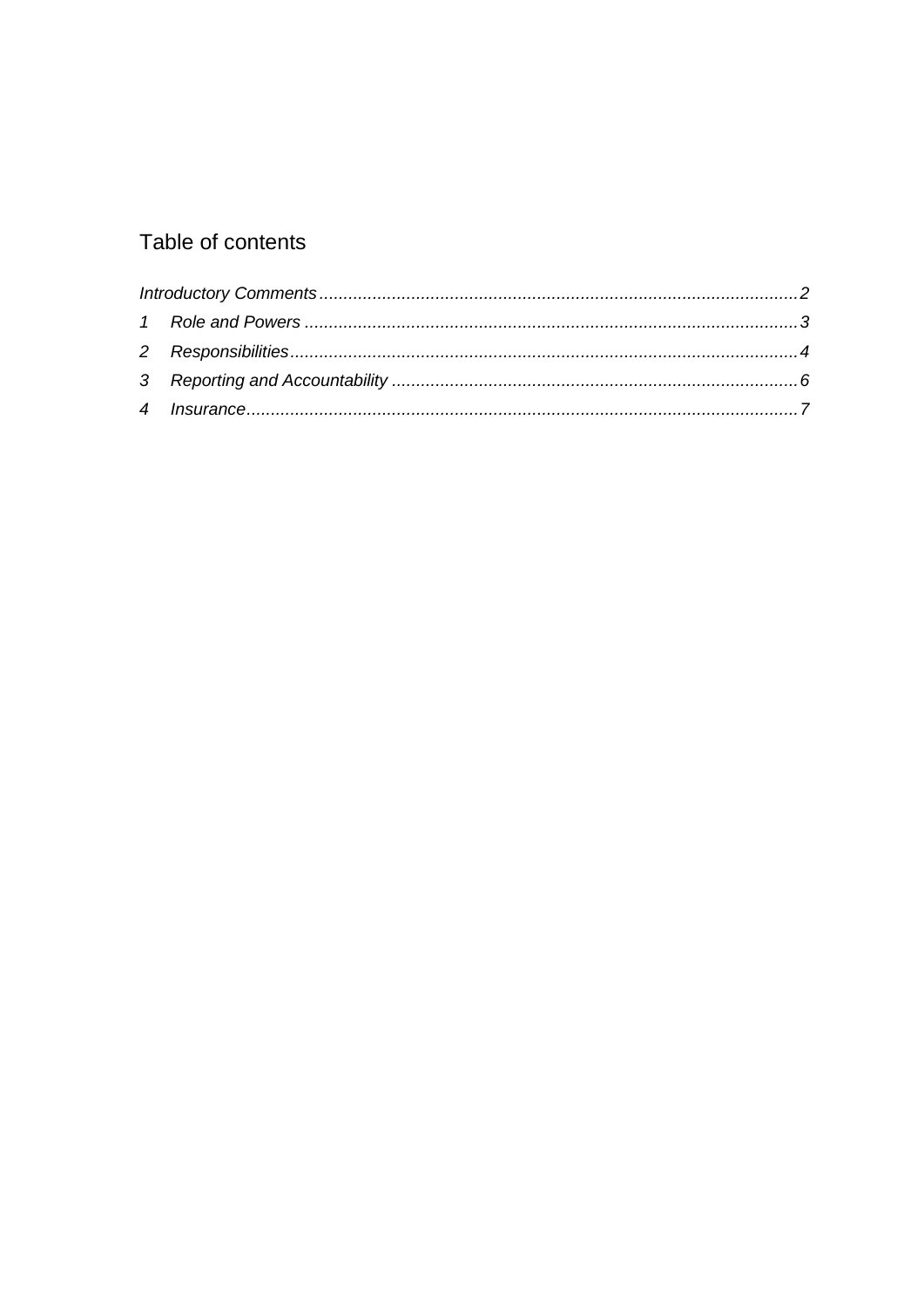

# <span id="page-2-0"></span>**Introductory Comments**

Thank you for the opportunity to provide feedback on the Municipal Association Act Review Consultation Paper. The tight timeframe between the release of the Consultation Paper and the deadline for submissions has not provided sufficient time for the MAV to consult with its members.

You will be aware that the MAV State Council passed a resolution in September 2016 to "seek a commitment from the Victorian Government that the planned review of the *Municipal Association Act 1907* will include meaningful consultation directly with Victoria's municipal councils, and will not rely solely on consultation with the MAV itself, or sector consultation facilitated by the MAV".

Given the State Council Resolution and the tight timeframe for submissions, the Board has encouraged councils to make their own submissions. This submission is from the Management Board of the MAV.

From the MAV's perspective it is imperative that the new Act:

- Contemporises the current legislation
- Reinstates the full suite of body corporate powers that were inadvertently diminished by a previous amendment to the current Act
- Maintains the MAV as a strong and independent advocate for the sector not unreasonably constrained by State oversight or regulation
- Clarifies the role and functions of the MAV removing any perceived ambiguity
- Provides power for MAV to engage in insurance activities and not be subject to the *Insurance Act 1973 (Cth)*
- Be sufficiently enabling for the MAV to meet the evolving needs and expectations of its member councils

The Consultation Paper does not make reference to borrowing and investment powers. It is considered that the new Act should contain clear borrowing and investment powers. It is proposed that this be achieved by importing standard borrowing and Investment powers from the *Borrowing and Investment Powers Act 1987* by reference to that Act.

MAV is generally pleased with the tenor of the Consultation Paper. Our main concerns relate to the insertion of provisions for State oversight that have not applied in the past. This particularly relates to proposed reform 29 and is elaborated on in the detailed comments on that reform.

MAV looks forward to your positive consideration of our submission. As you can appreciate our comments are based on general directions outlined in the proposed reforms. We also look forward to the opportunity to provide further feedback on the actual wording contained in the draft legislation.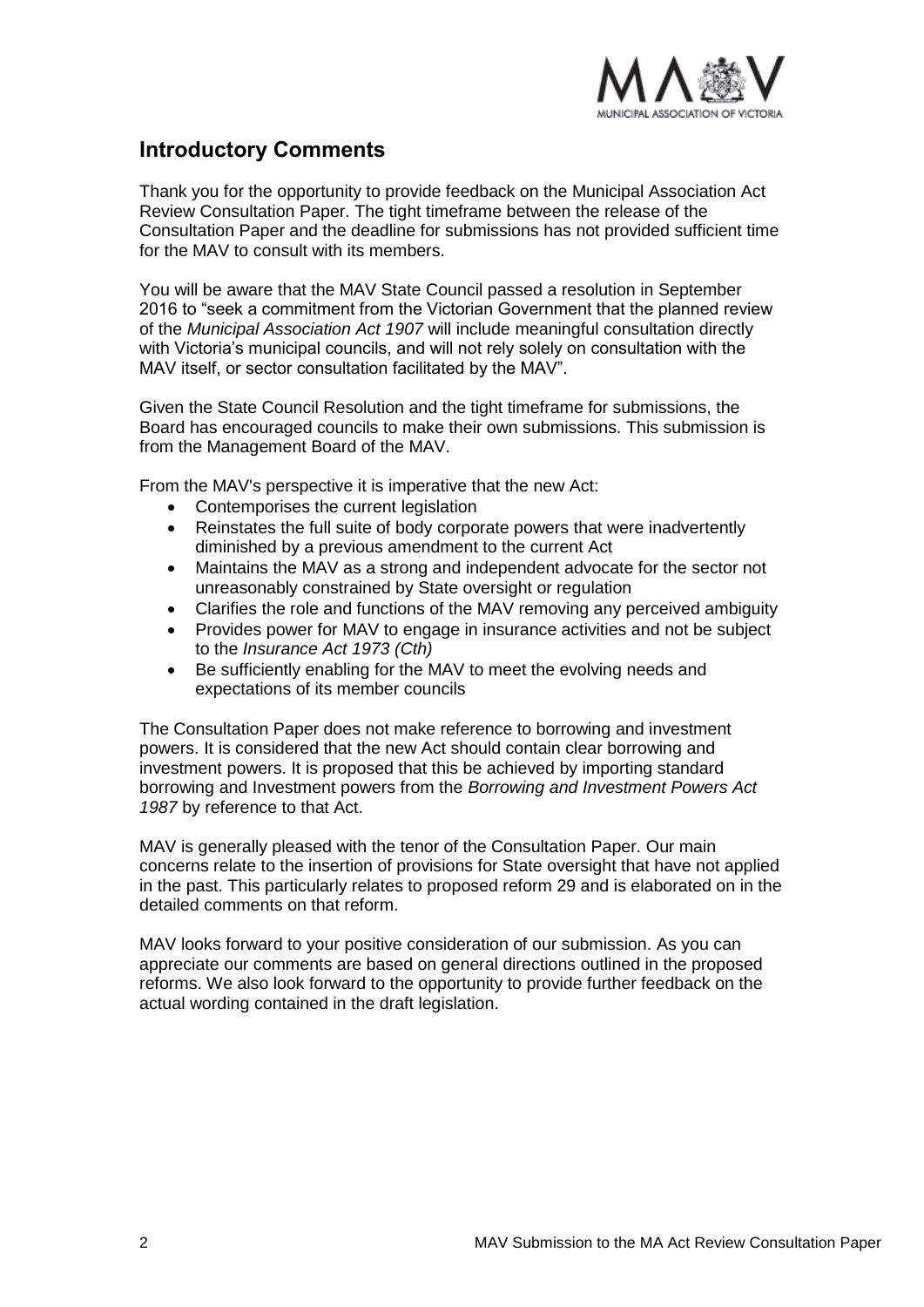

# <span id="page-3-0"></span>**1 Role and Powers**

#### PROPOSED REFORM

- 1. Replace the preamble with a provision that clearly sets out that the role of the MAV is to represent members' interests and be accountable to member councils including:
	- Advocating and promoting local government interests
	- Building the capacity of councils
	- Facilitating collaboration and shared services between councils
	- Providing support and advice to local government
	- Providing insurance protection for local government.

# **MAV position:**

MAV is supportive of the objective "not to limit the scope of MAV's functions but to clarify MAV's role in line with its activities". The "role" of MAV is critical in defining the range of MAV's powers as a body corporate. The five dot points set out in this reform are supported. It is also considered that the role should also encompass:

- Proving services that strengthen the role and functions of the sector
- Being the representative body for councils on a state-wide basis
- MAV being able to act as a self-insurer under section 374 of the Workplace Injury Rehabilitation and Compensation Act 2013
- The establishment of the Local Government Funding Vehicle
- MAV's participation as an employer body in relation to the Local Authorities Superannuation Fund
- Grant funded projects with other levels of government

The issue of private health insurance for council employees and councillors is flagged here as a matter requiring further consideration.

# PROPOSED REFORMS

- 2. Retain MAV's status as a body corporate under the MA Act.
- 3. Amend MAV's powers to provide that MAV has the power to:
	- Do all things necessary or convenient to be done for or in connection with, or as incidental to, the achievement of its role or the performance of its functions
	- Undertake and carry on in Victoria or elsewhere insurance business for the purpose of providing insurance or insurance services under and for the purposes of the MA Act.

#### **MAV position:**

These reforms address deficiencies in the current Act. MAV should have all of the powers of a body corporate in order to perform its role and functions. MAV supports these reforms subject to any broadening of the role to cover the full range of MAV's activities (refer to comments on proposed reform 1).

# PROPOSED REFORM

4. Provide that each council has a right to appoint a councillor from that council as their representative and that these representatives constitute MAV.

# **MAV position:**

This provision confirms the decision of the Supreme Court on 20 February 2017 that the current Act requires a council to appoint a representative from amongst its own councillors. The MAV supports this position. Under the current Act, "… each council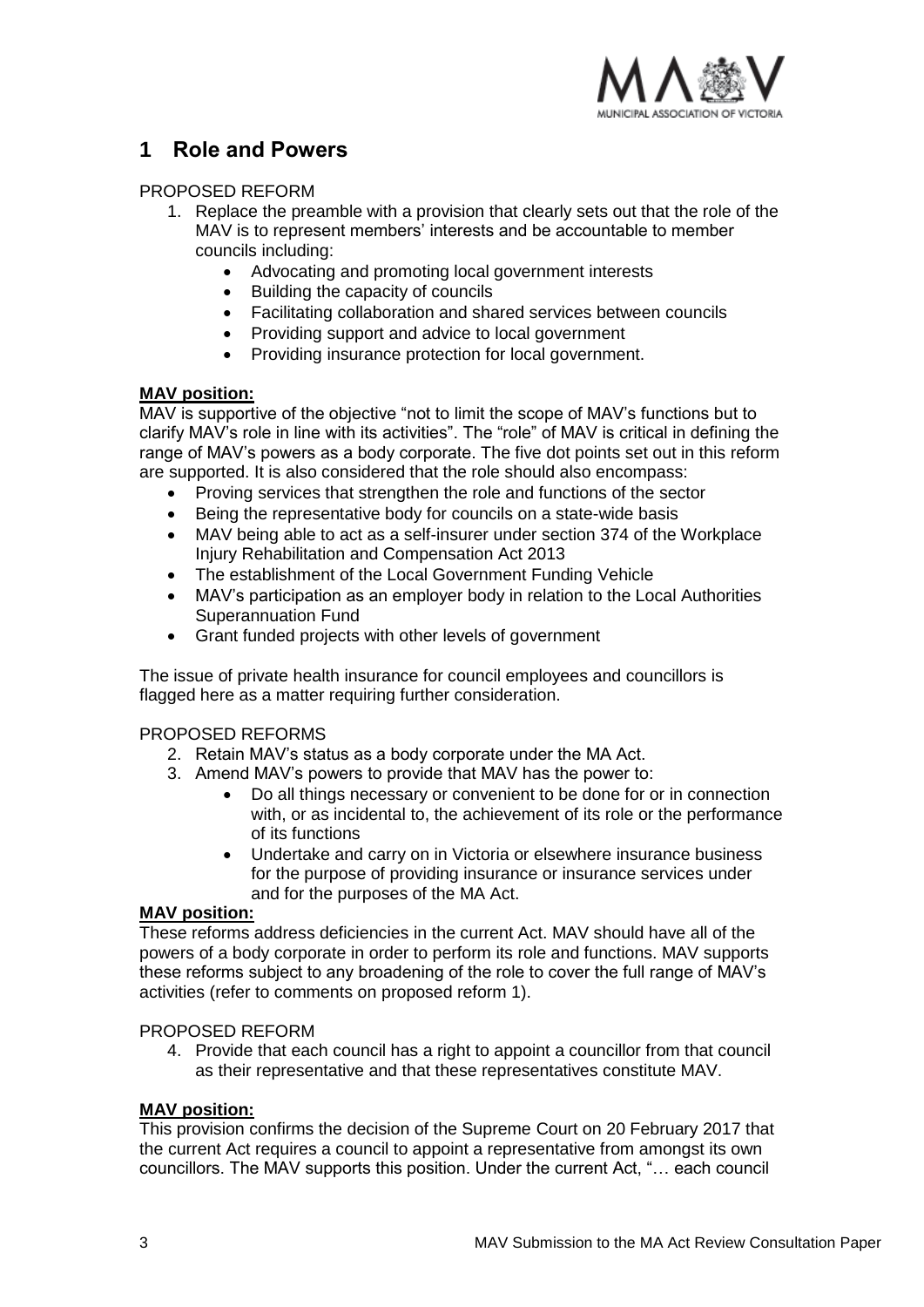

has a right to appoint a councillor from that council as their representative and that these representatives constitute MAV". It is considered that the member councils should constitute the MAV rather than their representatives. The member councils would continue to have the right to appoint a councillor from their own council to be that council's representative.

# <span id="page-4-0"></span>**2 Responsibilities**

PROPOSED REFORM

- 5. Insert a provision that provides that the appointed representatives are responsible for:
	- Determining the rules of the association
	- Appointing the president and board of management
	- Determining the strategic direction of MAV.

# **MAV position:**

Currently, there is no reference to the State Council in the MA Act. The State Council is a creation of the MAV Rules. It is considered that the State Council should have a legislative foundation. It is also considered that the members should determine the manner by which the President and Board are elected. This proposed reform is supported subject to the inclusion of a further responsibility for "Determining the manner by which the President and Board are elected".

# PROPOSED REFORMS

- 6. Provide MAV the power to make rules for the management of MAV.
- 7. Provide that a rule that is inconsistent with the Municipal Association Act or contrary to law is of no effect.
- 8. Provide that the following matters must be provided for in the rules:
	- Annual fees
	- Rights, obligations and liabilities of members
	- The election of the President and board of management
	- Procedures for assessing the performance of the board of management and dealing with governance failures.
- 9. Provide that the rules may be amended, removed or remade if 60 per cent of the representatives vote in favour of the change.

# **MAV position:**

The current Act provides the MAV with the power to make rules with the approval of the Governor in Council. It is considered that the MAV should have the power to make its own rules without government oversight. Accordingly, proposed reform 6 is supported. It is considered that proposed reform 8 should include "Regulation of proceedings of the State Council and the management board". Embedding proceedings in the Rules provides certainty and transparency for members.

# PROPOSED REFORMS

- 10. Provide for MAV to have in place a board of management with functions to include:
	- The sound and prudent management of the affairs of MAV
	- Exercising the powers of MAV (including the power of delegation)
	- Providing general directions as to the performance of MAV's functions and the achievement of its objectives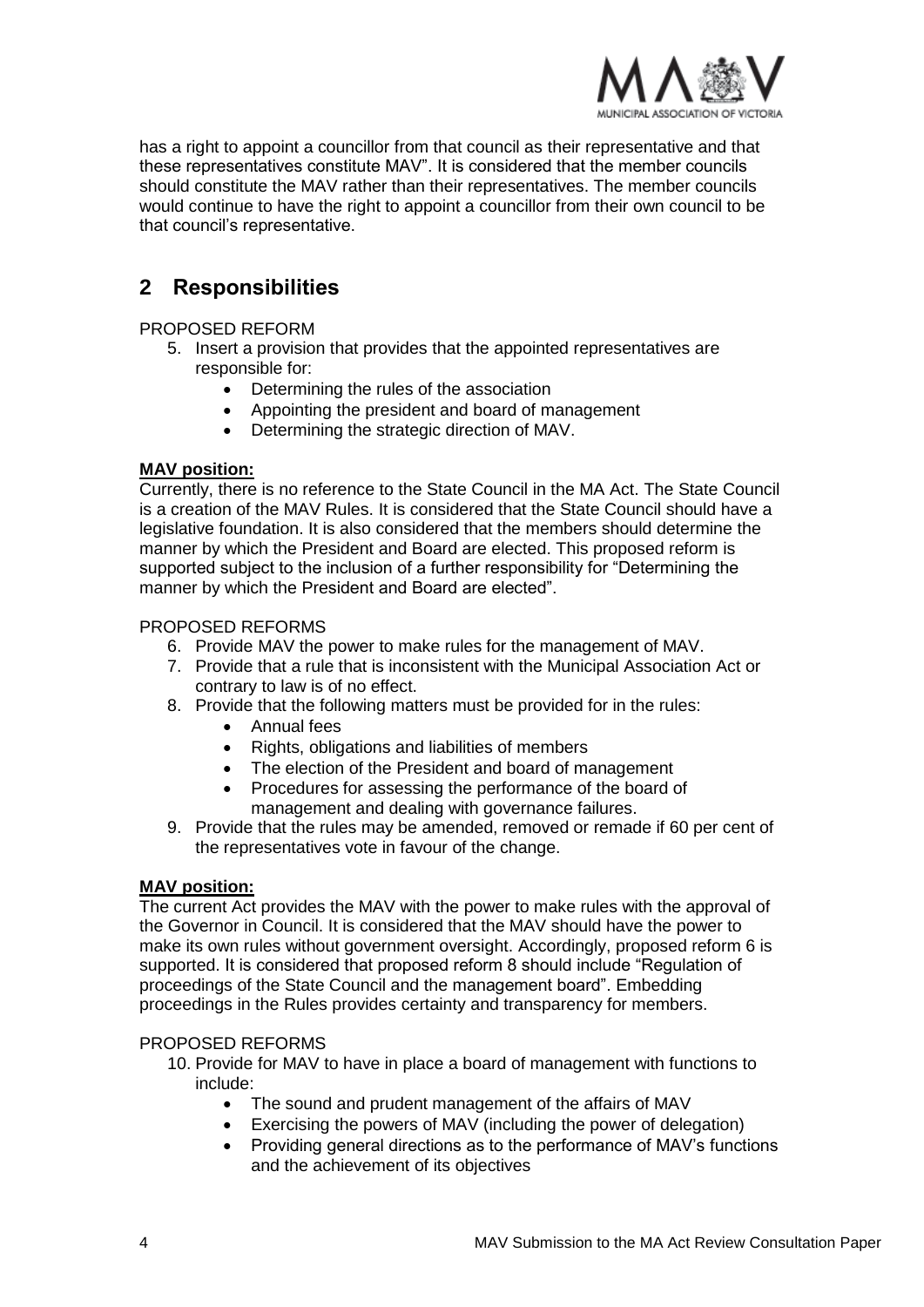

- Reporting on MAV's performance and financial transactions
- Monitoring the performance of its Chief Executive Officer.
- 11. Provide that the board of management must have mechanisms in place for monitoring the exercise of delegated authority.

#### **MAV position:**

The current Act does not contain any provisions for the existence of the board of management. The board of management is enabled by the MAV Rules. MAV supports the provision for a board of management in the new Act. It is considered that the functions specified should also include:

- Determine the annual budget and set the subscriptions to be paid by participating member councils
- Determine the levels of cover, guarantees and associated matters for all insurance coverage
- Determine the allowances to be paid to members of the board
- The appointment of a CEO for the day to day management of and administration of MAV (refer to proposed reform 14)
- Develop a strategic plan (refer to proposed reform 19)

#### PROPOSED REFORMS

- 12. Provide that the board of management must have processes in place for dealing with conflicts of interest, misuse of position and the prevention of fraudulent behaviour.
- 13. Provide that board members must at all times in the exercise of the functions of their office act:
	- Honestly
	- In good faith and in the best interests of MAV
	- With integrity
	- In a financially responsible manner
	- With a reasonable degree of care, diligence and skill
	- In compliance with the MA Act and MAV Rules.

#### **MAV position:**

These conduct provisions are considered to be a reasonable component of any sound governance framework. The proposed reforms are supported.

#### PROPOSED REFORMS

- 14. Provide that the board of management may appoint a CEO for the day to day management and administration of MAV.
- 15. Provide that MAV must have in place a CEO remuneration policy that broadly aligns with the Victorian Public Sector Commission's *Policy on Executive Remuneration for Public Entities in the Broader Public Sector*.

#### **MAV position:**

It is considered that the Act should provide for the appointment of a Chief Executive Officer. Proposed reform 15 is consistent with the proposal in the Local Government Act Review Directions paper (supported in the sector submission to that review) and is supported.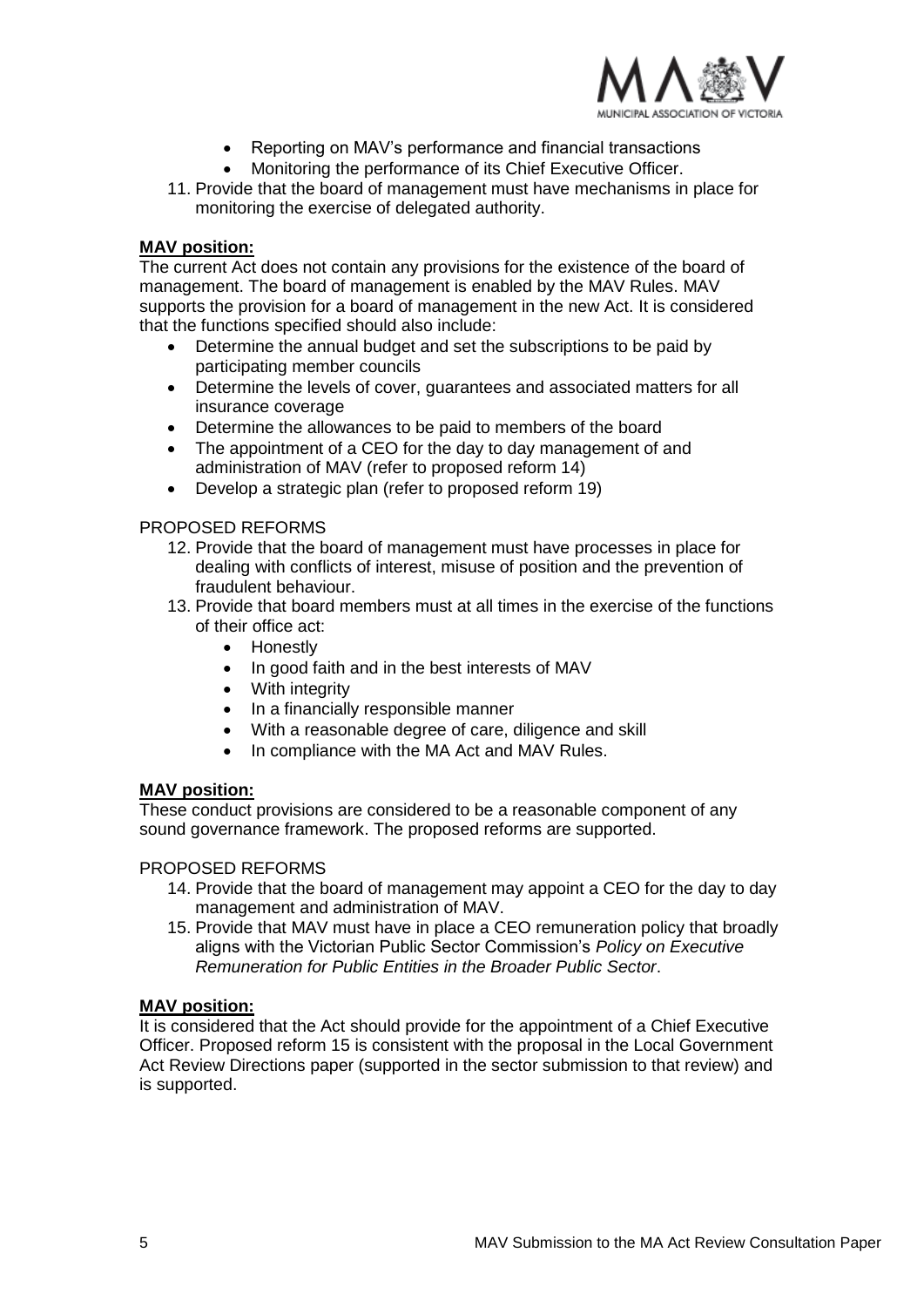

# <span id="page-6-0"></span>**3 Reporting and Accountability**

# PROPOSED REFORMS

- 16. Insert a provision that provides that MAV must comply with the following principles of sound financial management:
	- Manage financial risks prudently, having regard to economic circumstances
	- Undertake responsible spending and investment for the benefit of member councils
	- Provide services which are accessible and responsive to local government needs
	- Ensure full, accurate and timely disclosure of financial information.
- 17. Provide that MAV must keep proper accounts and records of MAV's transactions and affairs in order to sufficiently explain the financial operations and financial position of MAV.
- 18. Provide that within 4 months after the end of each financial year, MAV must prepare and have independently audited financial statements in accordance with the Australian Accounting Standards. The financial statements must be included in the annual report for the relevant financial year and contain such information as is necessary to give a true and fair view of the financial transactions and state of affairs of the insurance scheme.

# **MAV position:**

MAV's annual reports are currently prepared in accordance with the Australian Accounting Standards and submitted for tabling in both houses of Parliament. The inclusion of provisions covering "principles of sound financial management", keeping of accounts and financial statements are all appropriate for MAV's operations. These reforms are supported.

# PROPOSED REFORMS

- 19. Insert a provision that provides that the board of management must develop a strategic plan for the implementation of the strategic direction set by the State Council.
- 20. Provide that MAV must develop an annual report setting out MAV's performance against the objectives set out in the strategic plan.
- 21. Provide that, within four months after the end of each financial year, MAV must submit the annual report to the annual general meeting of MAV and lodge with the Minister a copy of the annual report to be tabled in both houses of Parliament.

# **MAV position:**

The proposed reforms are generally consistent with other governance models, such as those of companies governed by the *Corporations Act 2001*, and are supported.

# PROPOSED REFORMS

- 22. Insert a provision to require MAV to adopt a procurement policy detailing the principles, processes and procedures that will apply to all purchases of goods and services by MAV.
- 23. This procurement policy would need to specify:
	- The circumstances in which MAV will invite tenders or expressions of interest from any person interested in undertaking the contract
	- The form and manner in which MAV will undertake tenders or expressions of interest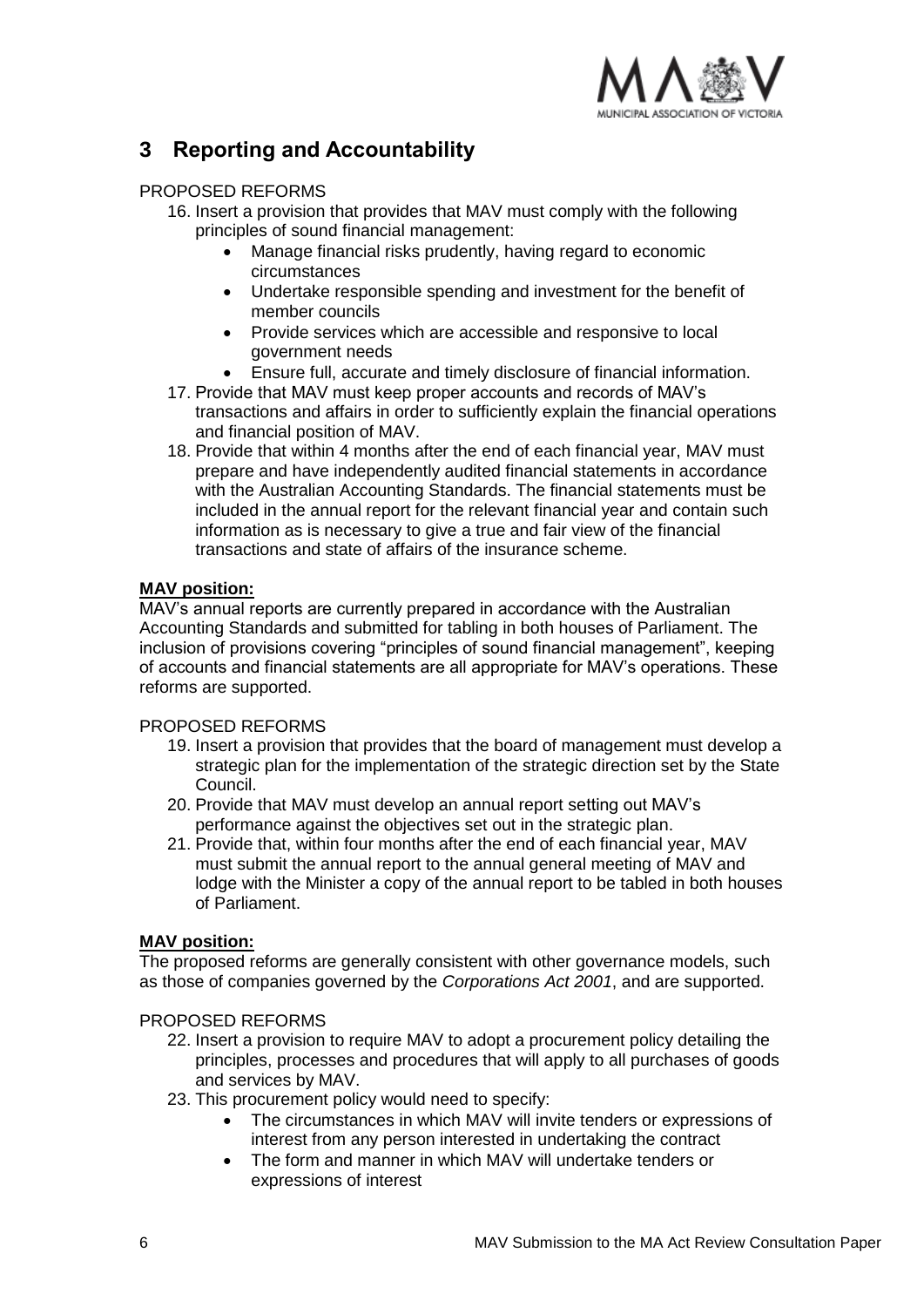

- A process to regularly review contractual arrangements to ensure they are achieving value for money
- A process to manage conflicts of interest.
- 24. Insert a provision to provide that when MAV is carrying out procurement activities on behalf of councils, MAV must provide information to councils on the specifications of the tender and how the tender process was undertaken, and seek to facilitate share service arrangements.

#### **MAV position:**

MAV is supportive of the principle that MAV be required to adopt a procurement policy. MAV is keen to comply with any requirements applied by the Minister in order to preserve its exemption pursuant to section 186 of the Local Government Act 1989 when acting as a procurement agent on behalf of councils.

#### PROPOSED REFORM

25. Provide that MAV establish an independently chaired internal audit and risk committee to review the effectiveness of MAV's financial reporting and risk management frameworks.

#### **MAV position:**

MAV has had an audit committee since 2004. The Committee has for a number of years comprised of a majority of independent members with an independent chair. The proposed reform would place similar requirements on MAV as proposed for councils in the Local Government Act Review Directions Paper. This reform is supported.

# <span id="page-7-0"></span>**4 Insurance**

#### PROPOSED REFORMS

- 26. Retain the requirement for MAV to provide mutual liability insurance for the benefit of Victorian councils and any other sector if expansion of the fund is in the interests of the participating Victorian member councils.
- 27. Provide that the Minister must ensure a review of the insurance provisions in the MA Act is completed every five years to determine whether the provisions remain appropriate.

#### **MAV position:**

The requirement for MAV to establish a mutual liability insurance scheme to provide public liability and professional indemnity insurance came about because of market failures that led to excessive premiums, a narrowing of coverage, inadequate limits and the withdrawal of insurers from the market. In the view of the MAV, retaining this requirement is imperative for the long-term financial sustainability of councils and is strongly supported. The requirement to do so being specified in the Act preserves the provisions of the Insurance Act 1973 and the Insurance Regulations 2002. The proposal for a review every five years seems to be a sound governance oversight and is also supported. It should be noted that the market cycle of liability insurance is longer than five years and hence it is essential that any review considers this.

#### PROPOSED REFORMS

28. Remove the provisions relating to the fidelity guarantee fund and accident insurance.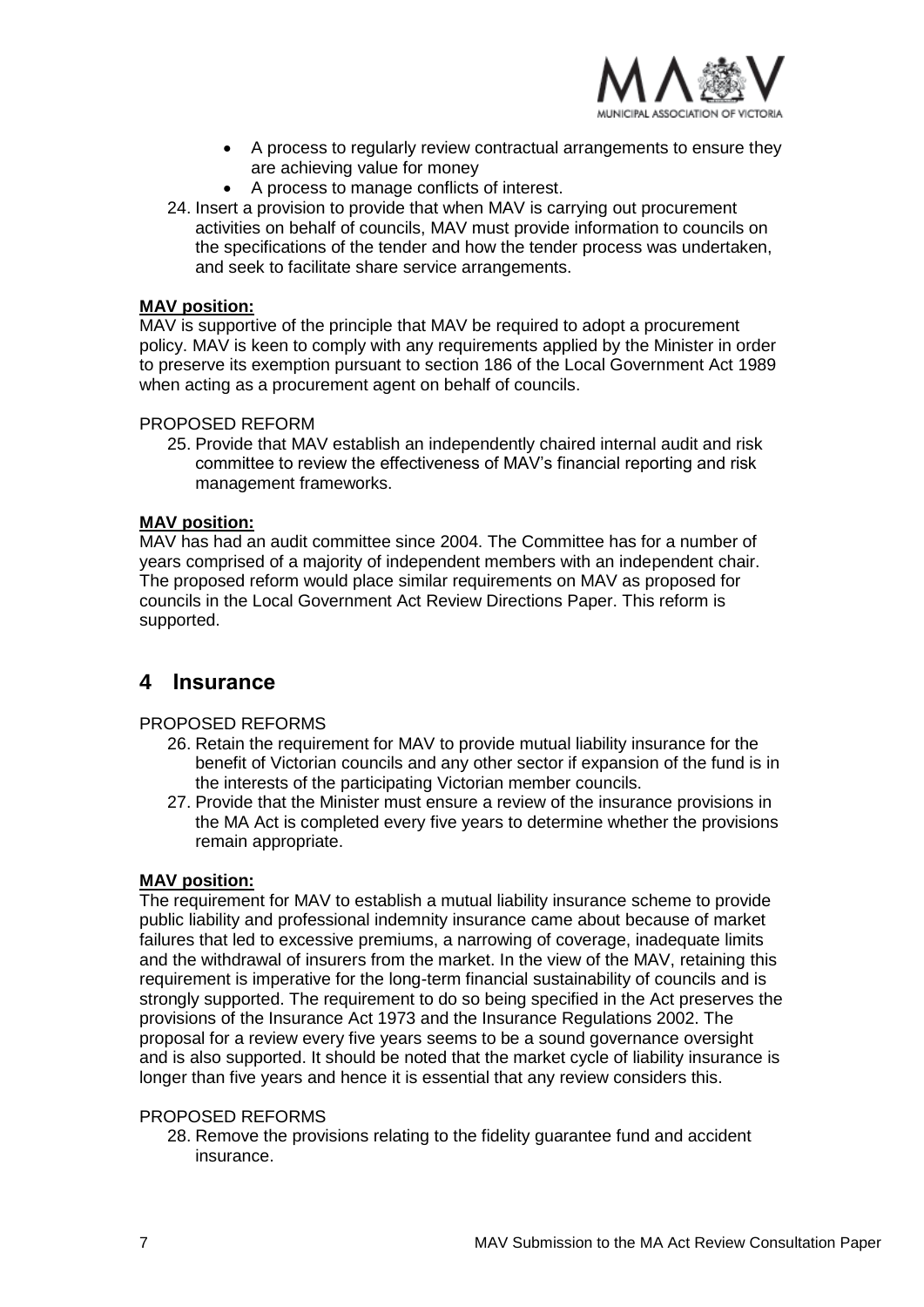

- 29. Provide that, in addition to the mandatory provision of mutual liability insurance, MAV may, subject to Ministerial approval, arrange insurance and receive commissions.
- 30. Provide that in the performance of all of MAV's insurance functions (including mutual liability insurance), MAV be subject to the general direction of the Minister.
- 31. Provide that MAV must include in its annual report any directions issued by the Minister and MAV's compliance with each direction.
- 32. Provide a requirement for MAV to appoint an independent actuary to evaluate the risk and uncertainty associated with MAV's insurance liabilities and provide advice on premium rates, scheme changes and the financial sustainability of each scheme.
- 33. Provide that, should an insurance scheme be discontinued, the funds after payment of all liabilities and expenses are to be distributed to the contributing members, pro rata based on the sums contributed.

#### **MAV position:**

Proposed reform 28 is supported because of its current limitations. In the view of MAV, there is still a benefit to the sector in the provision of a fidelity guarantee fund, albeit that any power would need to extend beyond the current capacity of the MAV to offer protection to councils from losses of the fraudulent acts of employees only to also include third parties. If this was extended, the MAV could offer an affordable and high quality product to the sector that would provide cover commensurate with contemporary crime policies in the market. In relation to proposed reform 29, it is unclear whether the Minister referred to is the Minister for Local Government or the Minister for Finance. If this proceeds, it is considered that the appropriate Minister is the Minister for Finance given his existing prudential responsibilities for WorkSafe, the Transport Accident Commission and the Victorian Management Insurance Authority. Notwithstanding this, this reform proposes further government interference in the operations of an independent body which operates in an existing commercial market. Proposed reform 29 relates to arranging insurance and receiving commissions, that is conducting a broking service (as distinct from providing insurance). MAV should continue to be able to provide broking services without the approval of the Minster as currently provided for in the current Act. Accordingly, proposed reform 29 is opposed. Any new insurance products contemplated by MAV as an insurer (rather than a broker) will require enabling legislation in order to comply with the Insurance Act 1973.

MAV believes that reform 30 is potentially problematic depending on the types of directions that could be issued by the Minister. The MAV's insurance activities currently operate within a commercial market and the power of the Minister to issue Directions could have an influence on the operation of this market. The MAV would be concerned if a direction disadvantaged the insurance activities of the MAV relative to commercial insurers. The State should also give consideration to any risk that is assumed by the Victorian Government in its decision to issue directions and whether this imposes a contingent or other liability on the State. It is important to note that the insurance activities of the MAV are not analogous to those of the state insurers, unless it were to structure the LMI scheme and others as a captive, in which case ministerial oversight and directions would be appropriate. If the State proceeds with recommendation 30, then the MAV would support recommendation 31 on the basis of good governance.